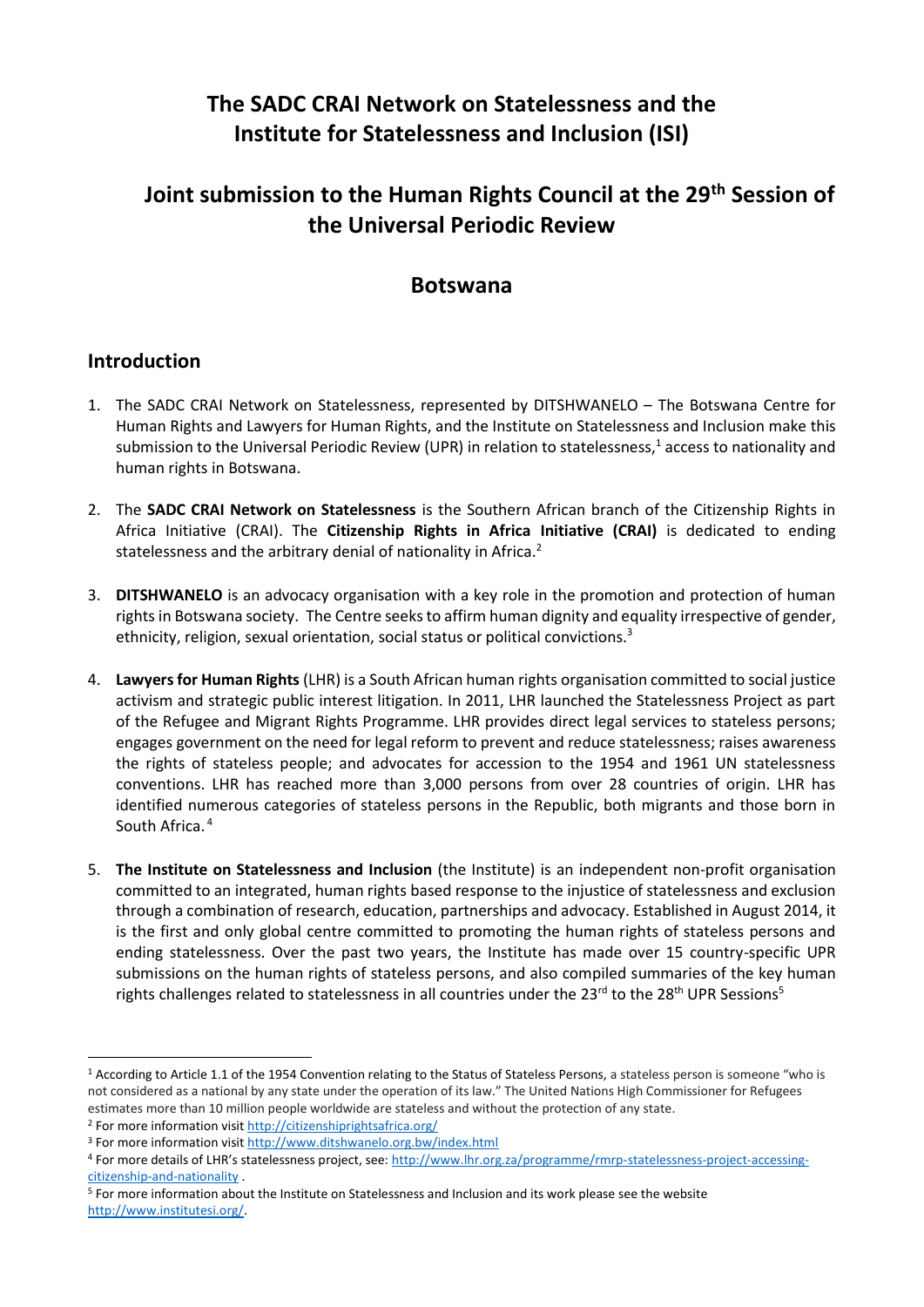- 6. This joint submission focuses on:
	- a. The right of children to acquire and retain Botswana nationality, in particular where they would otherwise be stateless;
	- b. Difficulty in accessing birth registration and/or documentation for child refugees when the child is orphaned.

It draws on the combined expertise of the submitting organisations both in Botswana and internationally.

## **The Universal Periodic Review of the Republic of Botswana under the First and Second Cycles**

- 7. Botswana was first subject to the Universal Period Review on 1 December 2008 during the first cycle. Botswana again appeared before the Human rights Council on 1 January 2013 during the second UPR cycle. Although there were no recommendations specifically mentioning statelessness and the right to nationality, a few previous recommendations received and accepted by Botswana are highlighted below for their relevance.
- 8. Some of the most relevant recommendations under the 2012 UPR include:

| Recommendation                                                                                                                                                                                                                                                                                                                                                         | <b>Response by</b><br><b>Botswana</b> |
|------------------------------------------------------------------------------------------------------------------------------------------------------------------------------------------------------------------------------------------------------------------------------------------------------------------------------------------------------------------------|---------------------------------------|
| Continue to take the necessary measures to make sure that all the population<br>has easy access to free birth registration for newborns - Mexico                                                                                                                                                                                                                       | Accepted                              |
| Improve the reception conditions, health care, access to water and sanitation,<br>adequate housing and food, for refugees; Make sure that refugees are not<br>repatriated in case that their lives are in danger in their country of origin, and<br>promote, through public policies, their total integration into the society out of<br>the refugees camps (Ecuador); | Accepted                              |
| Continue its engagement with improving the rights of refugees (Uganda)                                                                                                                                                                                                                                                                                                 | Accepted                              |

9. The recommendations related to birth registration and documentation of refugees are further scrutinised below.

### **Botswana's international obligations**

10. Botswana has ratified a number of core international and regional human rights instruments which recognise the right to a nationality. These legal instruments include the International Covenant on Civil and Political Rights (ICCPR, Article 24), the Convention on the Elimination of all forms of Discrimination Against Women (CEDAW, Article 9); the Convention on the Elimination of all Forms of Racial Discrimination (CERD, Article 5), the Convention on the Rights of the Child (CRC, Article 7) and the African Charter on the Rights and Welfare of the Child (ACRWC, Article 6).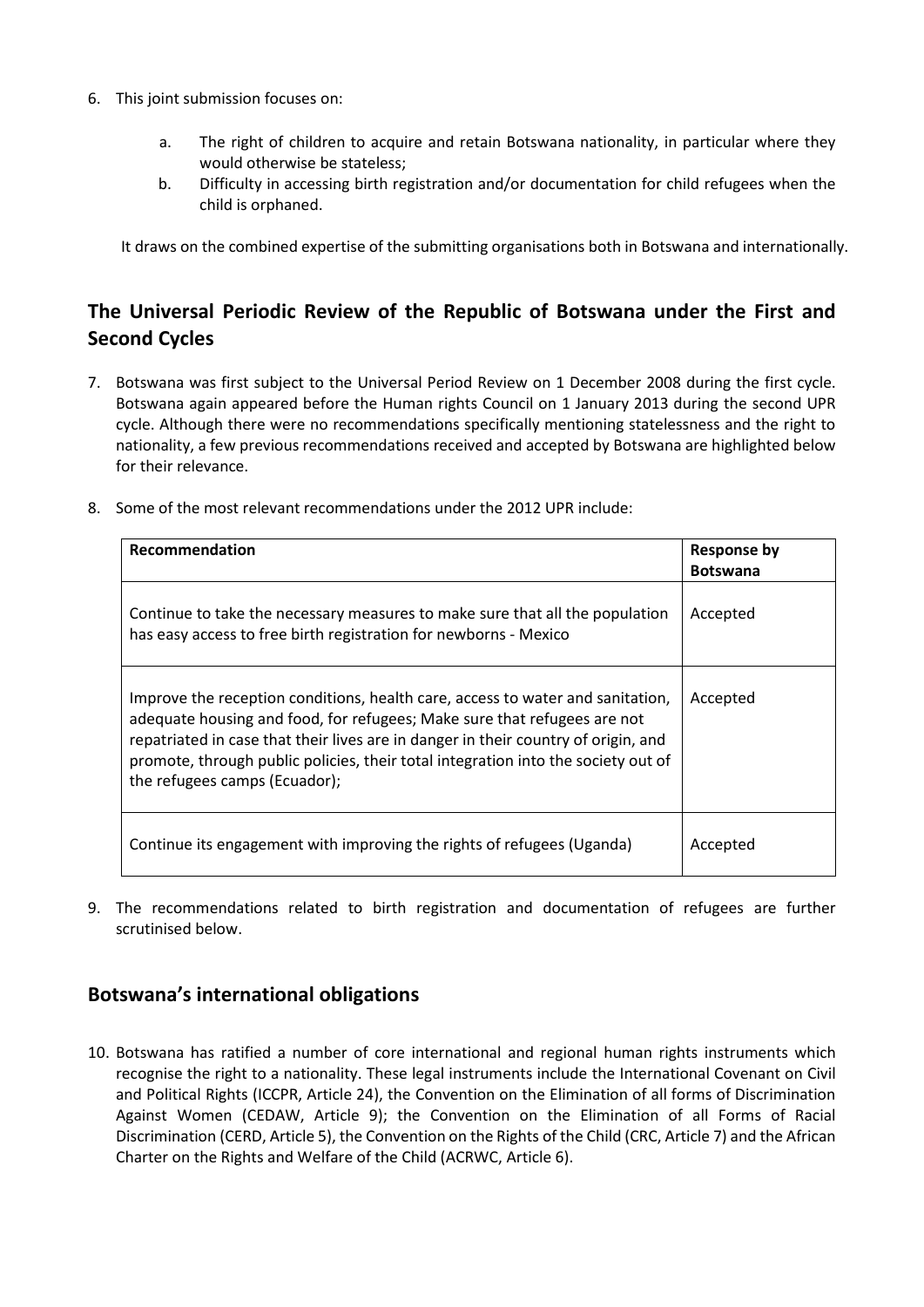- 11. While stateless persons have in essence, been denied their right to a nationality, despite the above protections and standards, stateless persons are entitled to the enjoyment and protection of most other human rights enshrined in these core international treaties including protection against discrimination and inequality before the law.
- 12. Botswana is also party to the 1954 Convention Relating to the Status of Stateless Persons (1954 Convention). But it is not party to the 1961 Convention on the Reduction of Statelessness (1961 Convention).

### **Botswana's national legal framework**

- 13. The Constitution of Botswana does not expressly provide for the right to Nationality.<sup>6</sup> The **Botswana Children's Act** of 2009, however, does provide for this right by stating in section 12 that 'every child has a right to a nationality from birth'.<sup>7</sup> Importantly, this Act has domesticated the CRC, thereby ensuring the domestic application of the Convention.
- 14. The acquisition of citizenship in Botswana is regulated by the **Botswana Citizenship Act** of 1998 which confers citizenship to persons as follows:
	- a. By birth, if the person is born in Botswana and one of his or her parents is a citizen of Botswana.<sup>8</sup>
	- b. By descent, if born outside of Botswana and at the time of birth, either of the parents is a citizen of Botswana.<sup>9</sup>
	- c. By settlement, if born to a person who has acquired Botswana citizenship due to having lived as a member of a tribe or community or having been customarily accepted as such.<sup>10</sup>
	- d. By adoption, when a child younger than three years is adopted by a Botswana citizen.<sup>11</sup>
	- e. By registration, when the person is a naturalised Botswana citizen or is granted citizenship in recognition of exceptional circumstances.<sup>12</sup>
	- f. By naturalisation, when the person has been resident in Botswana for not less than ten vears.<sup>13</sup>
	- g. Dual citizenship is allowed until the age of 21, when the person ceases to be a Botswana citizen. 14
- 15. These provisions do not address the manner in which (otherwise) stateless children may acquire Botswana citizenship. Children born in the territory of Botswana to stateless or unknown parents are therefore not guaranteed protection against statelessness.
- 16. In addition, these provisions do not stipulate that every child has a right to *Botswana* nationality, if they would otherwise be stateless. However, they should be interpreted in light of Botswana's obligations under Article 7 of the Convention on the Rights of the Child, which includes an absolute protection against childhood statelessness. 15

1

<sup>11</sup> Ibid, section 7.

<sup>6</sup> The Constitution of Botswana, 1966.

<sup>7</sup> Botswana Children's Act 8 of 2009.

<sup>8</sup> Botswana Citizenship Act 8 of 1998, section 4.

<sup>&</sup>lt;sup>9</sup> Ibid, section 5.

<sup>10</sup> Ibid, section 6.

<sup>12</sup> Ibid, section 10.

<sup>&</sup>lt;sup>13</sup> Ibid, section 12.

<sup>14</sup> Ibid, section 15. There is currently a Dual Nationality Bill before Parliament, which will look to address the issue of dual citizenship in Botswana.

<sup>&</sup>lt;sup>15</sup> It must be noted that the position of the Courts is that commitment to an international instrument does not lead to automatic domestic application of the obligations stemming from the instrument. These international instruments are of mere persuasive value. However, the CRC has been domesticated and is therefore now of domestic application through the Children's Act 2009.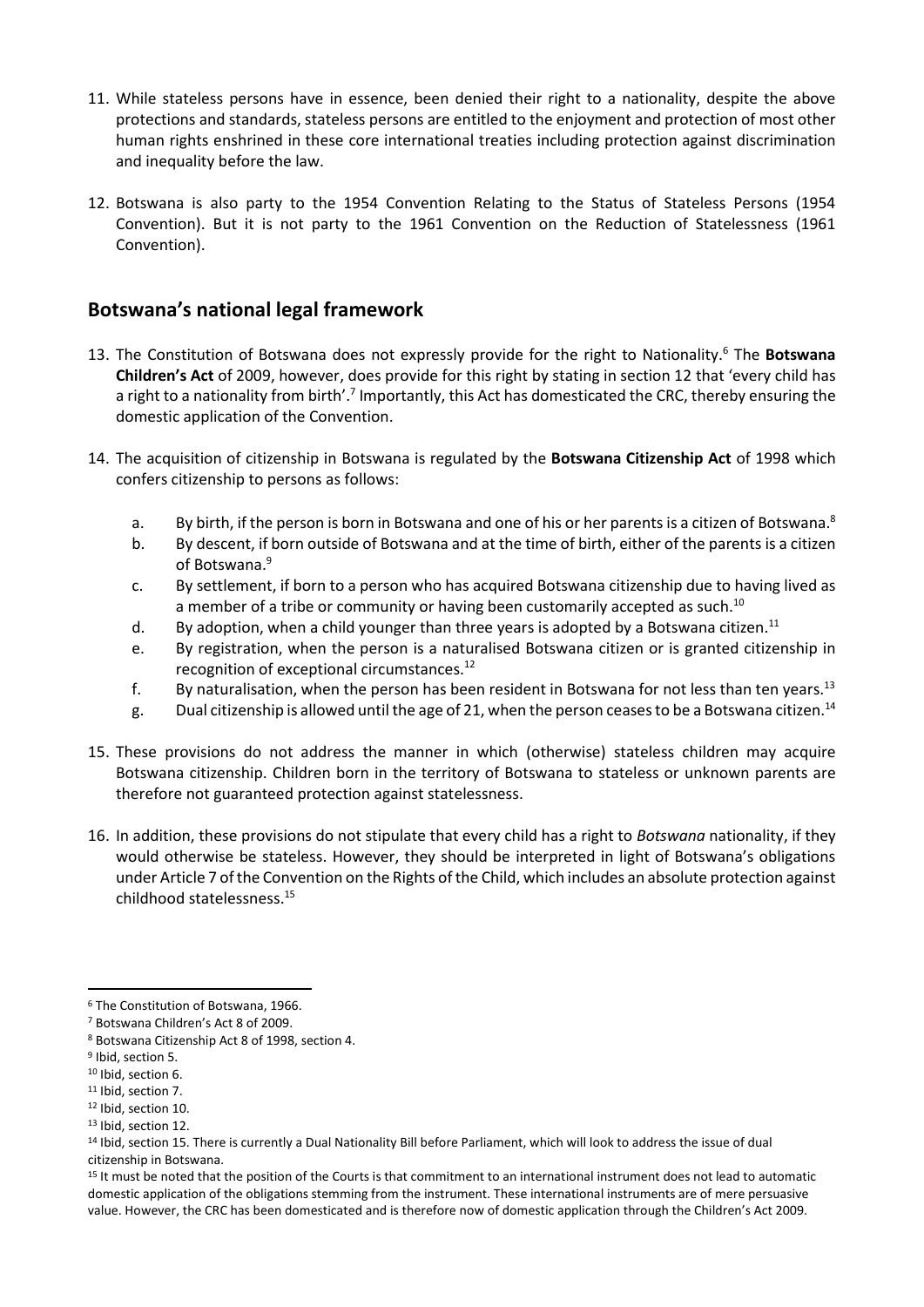- 17. The three-year time limit for acquisition of citizenship through adoption may create statelessness among children who are adopted after their third birthday, particularly if they did not have a previous citizenship or are liable to losing their previous citizenship upon adoption.
- 18. The renouncing or automatic loss of citizenship of dual citizens when they turn 21 years of age, is based on the flawed premise that those persons have secured their other nationality, when that may not be the case. The person may lose their other citizenship under a similar law in the other country of their citizenship (if they do not renounce their Botswana citizenship). This creates a risk of statelessness.
- 19. **The Births and Deaths Registration Act** and its regulations provide the legal framework for birth registration of all persons in Botswana.<sup>16</sup> This Act makes birth registration compulsory in Botswana. Birth registration must be initiated by the father, mother or by the occupier of the dwelling in which the child is born, and must occur within a prescribed period. Late registration of birth is possible, but is subject to penalties.
- 20. **The Immigration Act** can also be applicable. In the absence of specific legislation protecting the rights of those who are stateless or at risk of becoming stateless, an application for a certificate of exemption under section 32 of the Immigration Act, $17$  could be relied upon to grant legal status to such people. Section 31 affords the Minister of Home Affairs the powers to exempt a class of specified persons from obtaining a permit in order to reside or work in Botswana.<sup>18</sup> This is the only pathway to nationality (through subsequent naturalisation) for stateless persons.

## **The right of every child to acquire and retain a nationality**

- 21. Botswana does not grant any citizenship rights based on birth on the territory (if neither of the parents are Batswana), even for foundlings or children of unknown parents. This is a significant gap in the law, undermining the child's right to a nationality.
- 22. However, the Children's Act provides for the right of every child to a nationality, and requires that every child receive a birth certificate to prove nationality. Birth registration is readily available to those children born in hospitals and not those who are born at home or who live in remote areas.
- 23. Furthermore, children born stateless in Botswana will most likely be unable to rely on this provision in order to access Botswana nationality. This is because they have not acquired the right to Botswana citizenship as contemplated by the Citizenship Act. Such a child may apply for naturalisation as a citizen of Botswana after ten years of residing in Botswana. However, Regulation 17(1) of the Botswana Citizenship Act requires that an applicant be in possession of a permanent residence permit. This requirement may be problematic, particularly in relation to child refugees who are orphaned and are unable to claim refugee status as a dependant of a refugee. This group of vulnerable children lacks documentation from their country of origin because their parents may not have registered their births with the embassy, for political reasons. They are thus precluded from applying for either a permanent residence permit or subsequent naturalisation. They are at risk of statelessness.
- 24. It is also important to note that the Citizenship Act provides for the deprivation of Botswana Citizenship without safeguards against statelessness.<sup>19</sup>

<sup>1</sup> <sup>16</sup> The Births and Deaths Registration Act 48 of 1968.

<sup>17</sup> Immigration Act 3 of 2011.

<sup>&</sup>lt;sup>18</sup> There have been cases where refugees were given citizenship in accordance with the Immigration Act.

<sup>19</sup> The Citizenship Act 8 of 1998, section 18.